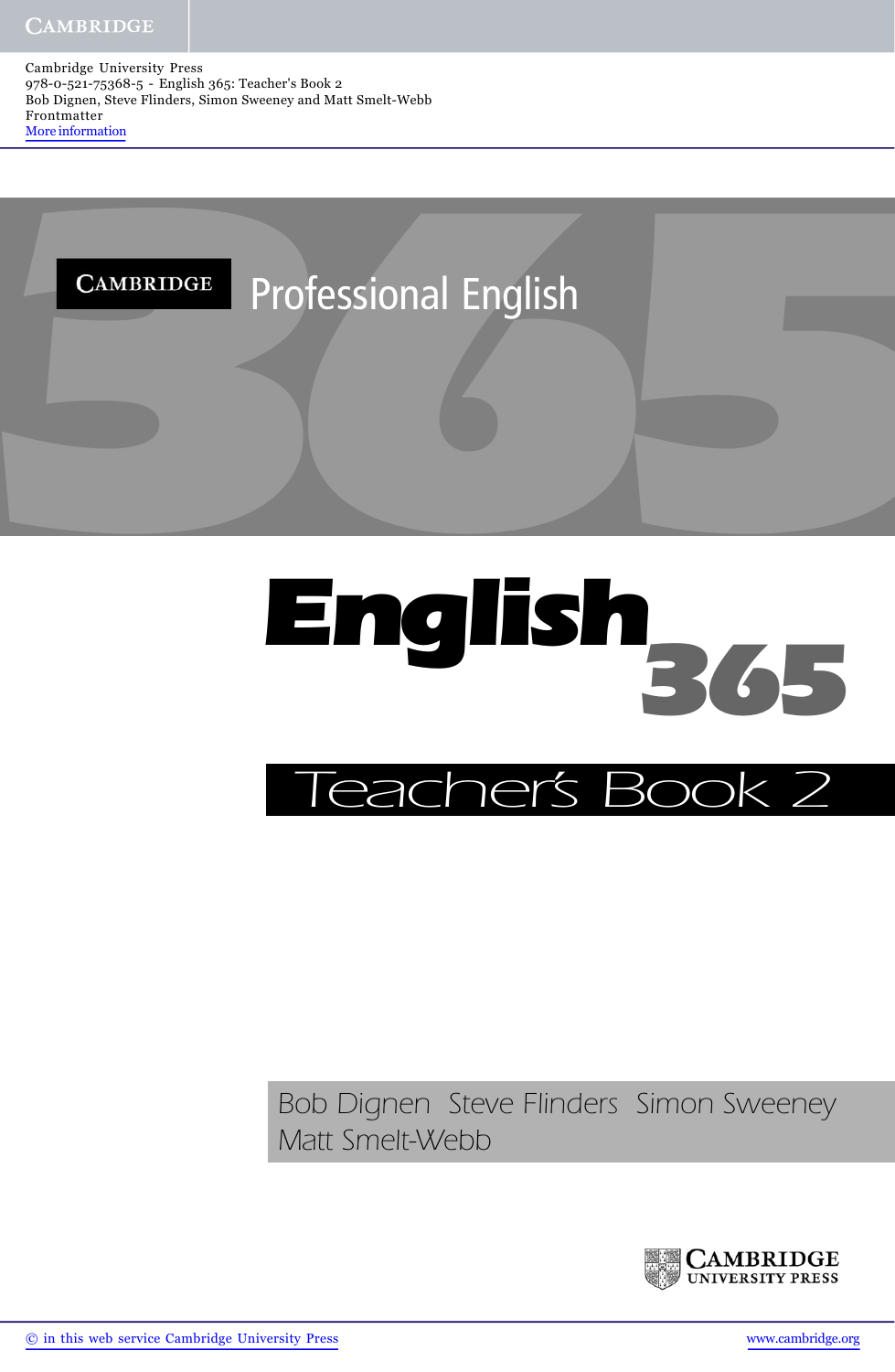> cambridge university press Cambridge, New York, Melbourne, Madrid, Cape Town, Singapore, São Paulo, Delhi, Mexico City

Cambridge University Press The Edinburgh Building, Cambridge CB2 8RU, UK

Published in the United States of America by Cambridge University Press, New York

www.cambridge.org Information on this title: www.cambridge.org/9780521753685

© Cambridge University Press 2003

This publication is in copyright. Subject to statutory exception and to the provisions of relevant collective licensing agreements, no reproduction of any part may take place without the written permission of Cambridge University Press.

It is normally necessary for written permission for copying to be obtained in advance from the publisher. The Extra classroom activities and Better learning activities at the back of this book are designed to be copied and distributed in class. The normal requirements are waived here and it is not necessary to write to Cambridge University Press for permission for an individual teacher to make copies for use within his or her own classroom. Only those pages which carry the wording '© Cambridge University Press' may be copied.

First published 2004 4th printing 2010

*A catalogue record for this publication is available from the British Library*

isbn 978-0-521-75368-5 Teacher's Book isbn 978-0-521-75367-8 Student's Book isbn 978-0-521-75369-2 Personal Study Book with Audio CD isbn 978-0-521-75370-8 Audio Cassettes (2) isbn 978-0-521-75371-5 Audio CDs (2)

isbn 978-0-521-75368-5 Paperback

Cambridge University Press has no responsibility for the persistence or accuracy of URLs for external or third-party internet websites referred to in this publication, and does not guarantee that any content on such websites is, or will remain, accurate or appropriate. Information regarding prices, travel timetables, and other factual information given in this work is correct at the time of first printing but Cambridge University Press does not guarantee the accuracy of such information thereafter.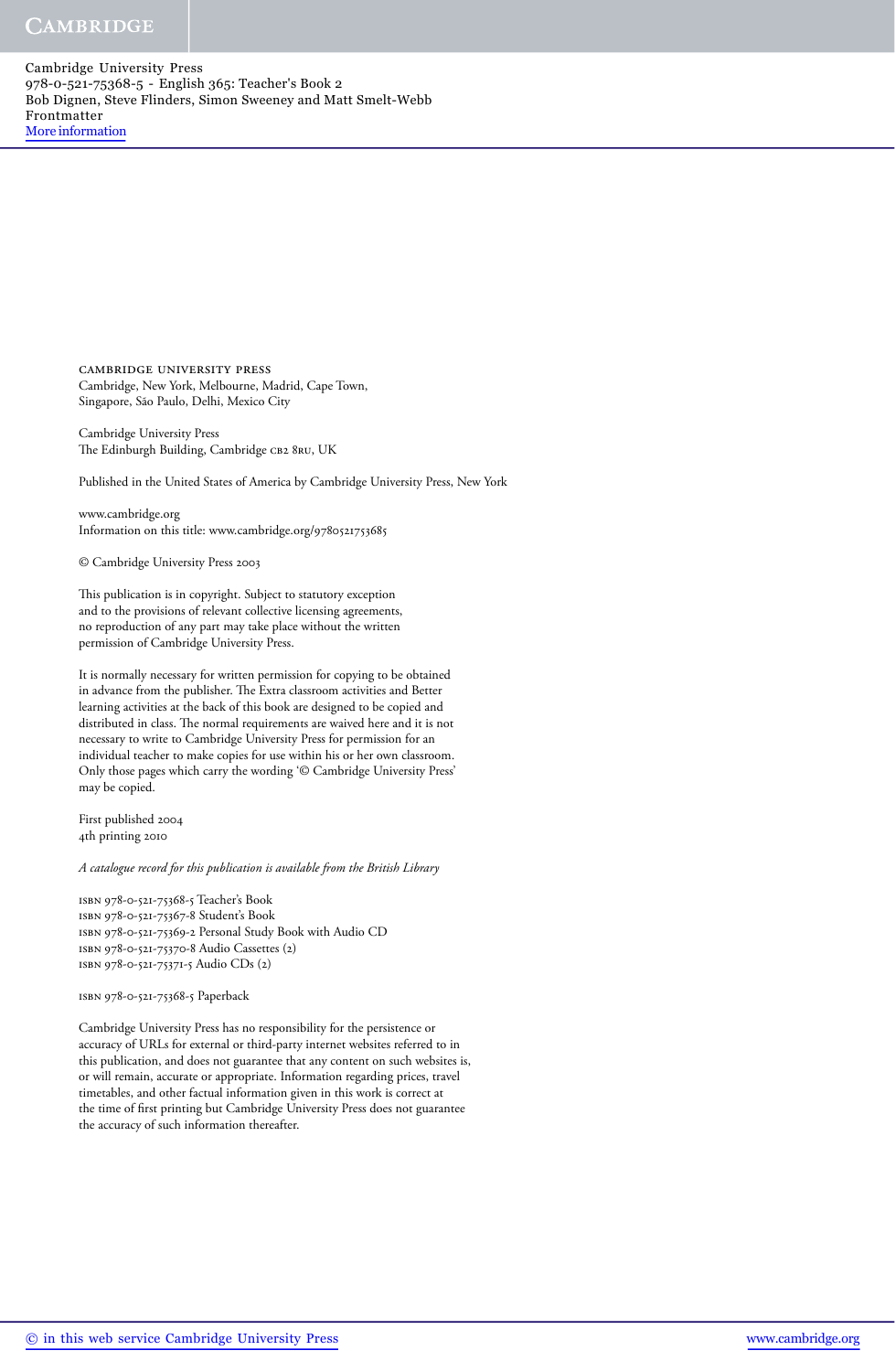# Thanks and acknowledgements

The authors would like to thank:

- Will Capel and Sally Searby of Cambridge University Press for their unflinching support from start to finish;
- Alison Silver for her eagle eye for detail, for her good sense and good cheer throughout the editorial and proofreading process;
- Sue Nicholas for the picture research and Ruth Carim for proofreading;
- James Richardson for producing the recordings at The Soundhouse Ltd, London;
- Hart McLeod for the design and page make-up;
- Sue Evans; Lorenza, Mathieu, Jérôme and Michael Flinders; Lyn, Jude, Ruth and Neil Sweeney; Catherine Jarvis for their continuing patience;
- colleagues and friends at York Associates, the School of Management, Community and Communication at York St John College and the EFL Unit, University of York for their tolerance of authorial distraction;
- and Chris Capper of Cambridge University Press for his immeasurable contribution to the project. It is above all his huge efforts which have made this book possible.

The authors and publishers would like to thank:

- Iyad Takrouri (Syngenta), Ablaziz Esseid (Total), Joanna Baker (Edinburgh International Festival), Judy Irigoin, Gerry Kregor (York St John College), Javier Alvarez (Henkel), Zac Goldsmith (The Ecologist), Elaine Williams, Henry de Montebello (Russell Reynolds Associates), Chris Wait, Harald Peterssen (Statoil), Gwenaëlle Puntous (Alstom Power Centrales), Christophe Lehy and Bernard Gaudiez (HP), Susanna Longley, Vanessa Chen (Sherwood Taipei Hotel), Nicholas Bate (Strategic Edge Ltd), Richard Scase (University of Kent), Sylvia Heinzen (Bombardier Flexjet Europe), Clare Abbott, Anna Teevan, Ron Ragsdale, Jenny Cutler (Image Counts), Anke Schweikart (Lafarge Zement), Arnauld Schwalm (Douwe Egberts), Lesley Downer, Janie O'Connor (Events Promotions Casting), Tony Weston (the Vegan Society) for their help with the interviews;
- John Davidson of BCD, Paris, for providing the introduction to Henry de Montebello;
- the interviewees for their photographs; Joanna Baker photographer Douglas Robertson;
- Tim Banks, Gareth Davies, Helena Sharman, George Tomaszewski and Julian Wheatley for reviewing the material in its early stages.

The authors and publishers would like to thank the following for permission to use copyright material. Every effort has been made by the publishers to gain permission for all copyright material used. In the cases where this has not been possible, copyright holders are encouraged to contact the publishers.

#### *Information and texts*

p. 18 Syngenta © 2004, all rights reserved, www.syngenta.com; p. 24 Edinburgh International Festival, www.eif.co.uk; p. 30 The Ecologist, www.theecologist.org; p. 41 Eden Project, www.edenproject.com; p. 45 Wal\*Mart Stores Inc., USA © 2004.

*Better learning activities*

- Falcon Press, Malaysia and York Associates, York, England for permission to use ideas in Better learning activities 3, 7 and 8 which were first developed in *How to Learn Languages for International Business* by Steve Flinders (Down to Business Minimax second series, Falcon Press 2000);
- James R. Chamberlain, Director, Language Centre, Bonn-Rhein-Sieg University of Applied Sciences, Sankt Augustin, Germany – a good source of ideas on learner training and intercultural communication; some of his materials are available from the website of the Berlin-Brandenburg English Language Teachers' Association at www.eltabb.com;
- Sylvie Donna and Cambridge University Press for permission to borrow ideas from her book *Teach Business English* (Cambridge University Press 2000, pp. 56–7) for Better learning activity 2;
- Mary-Ann Christison for ideas in Better learning activity 4 from 'Applying Multiple Intelligence Theory', *English Teaching Forum*, Vol. 36, No. 4, p. 8.

Illustrations on page 127 by Louise Wallace.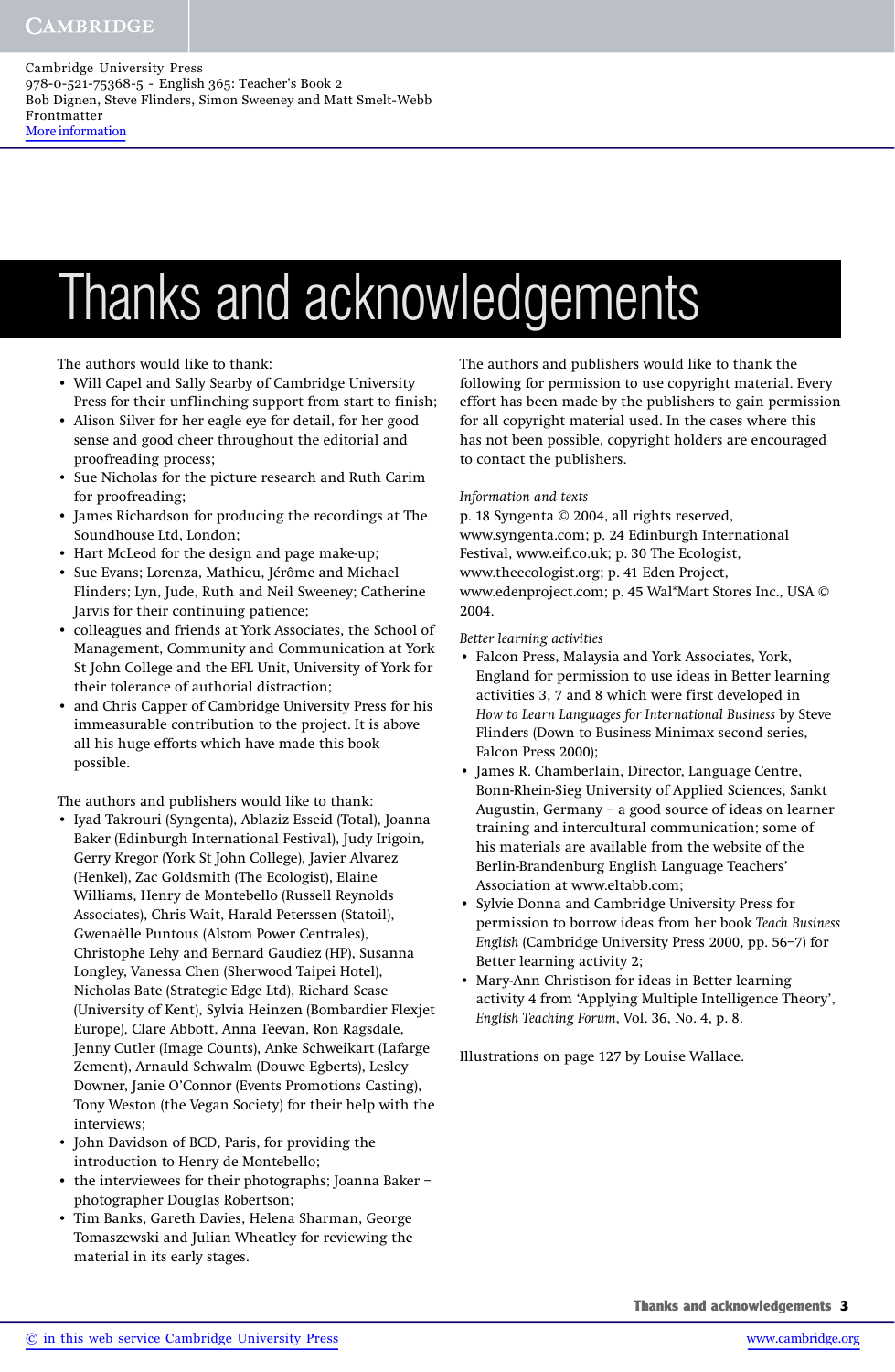# **Contents**

Thanks and acknowledgements 3 Student's Book Contents 6

| <b>1 Introduction to English365 Book 2</b><br>Welcome<br>Course components | 8<br>8<br>9 |
|----------------------------------------------------------------------------|-------------|
| Organisation of the Student's Book<br>Starting up the course               | 9<br>10     |
| <b>2 Introduction to the Teacher's Book</b><br>Getting ready               | 12<br>12    |
| Common elements                                                            | 14          |
| Teaching type 1 units                                                      | 15          |
| Teaching type 2 units                                                      | 16          |
| Teaching type 3 units                                                      | 16          |
| 3 Teacher's notes: Units 1-30                                              | 18          |
| <b>1</b> Working internationally                                           | 18          |
| <b>2</b> Power for life                                                    | 21          |
| <b>3</b> Edinburgh $-$ the festival city                                   | 23          |
| 4 Changing direction                                                       | 25          |
| 5 Job swap                                                                 | 28          |
| <b>6</b> Tourist attraction                                                | 30          |
| <b>7</b> From Mexico to Germany                                            | 31          |
| <b>8</b> Globalisation                                                     | 34          |
| <b>9</b> Here is the news                                                  | 35          |
| <b>10</b> Executive search                                                 | 37          |
| <b>11</b> Making money                                                     | 39          |
| <b>12 Ecotourism</b>                                                       | 41          |
| <b>13</b> Changing culture                                                 | 42          |
| <b>14</b> The customer is always right                                     | 45          |
| <b>15</b> An interesting place to live                                     | 46          |
| <b>Revision 1 Units 1-15</b>                                               | 48          |

- **16** Taiwan still a tiger  $\frac{49}{49}$
- **17** RoboDog 51
- **18** Learning styles 52 **19** Britain at work in 2010 **20** How the rich travel 56 **21** Great cinema 58 **22** Your personal brand image 61 **23** Managing people 63 **24** Social issues 64 **25** The coffee business 66 26 Intelligent skis 68 **27** You are what you eat 70 **28** That's entertainment! 72 **29** Life coaching 74 **30** Work or lifestyle? 76 **Revision 2** Units 16–30 **78 4 Extra classroom activities** 79 Teacher's notes 79 **1** Jobs and current projects 85 **2** The organisation quiz 86 **3** Finding your way round 87 **4** Telling a story 88 **5** Swapping jobs 89 **6** How are you feeling? 90 **7** How do things compare? 91 **8** To move or not to move **92 9** Happy headlines 93 **10** It's my turn 94 **11** That's really rich! 95 **12** Environmental case study 96 **13** The future 97 **14** Can you help? 98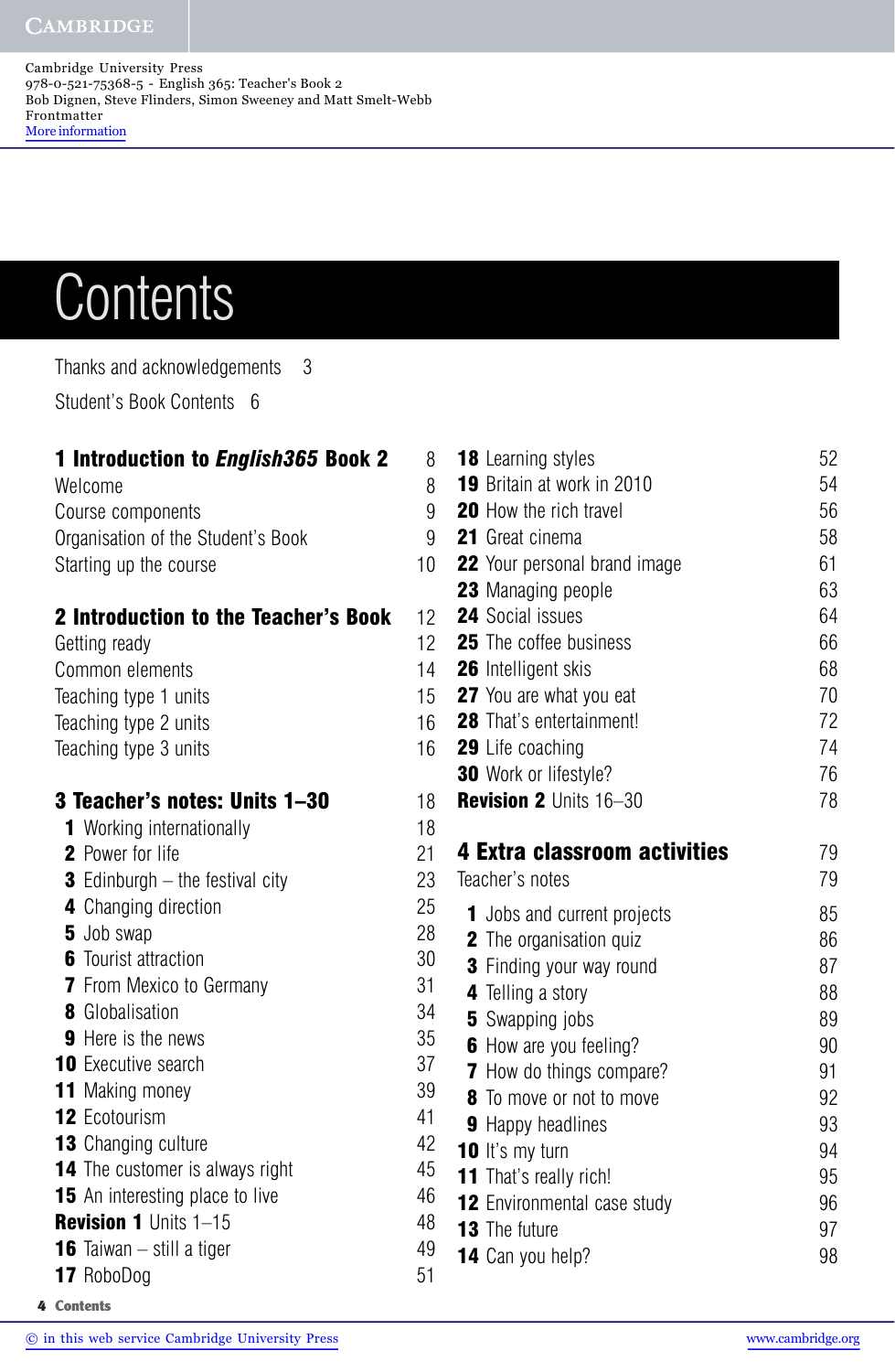**CAMBRIDGE** 

Cambridge University Press 978-0-521-75368-5 - English 365: Teacher's Book 2 Bob Dignen, Steve Flinders, Simon Sweeney and Matt Smelt-Webb Frontmatter More information

 Home improvements 99 Promoting your organisation 100 What can it be? 101 Can I help you? 102 Solving problems 103 Launching a new product 104 Film classics 105 Responsibilities, rules and advice 106 An appraisal interview 107 A serious problem 108 What would you do if ...? 109 There's a problem, I'm afraid 110 Guess who's coming to dinner 111 28 Useless facts 112 The way things are 113 Saying goodbye 114

| <b>5 Better learning activities</b><br>Teacher's notes                          | 115<br>115 |
|---------------------------------------------------------------------------------|------------|
| <b>1</b> Why do you want to learn English?<br><b>2</b> Defining general targets | 118<br>119 |
| <b>3</b> Fixing targets and making plans                                        | 120        |
| <b>4</b> What kind of learner are you?                                          | 121        |
| <b>5</b> Learning grammar                                                       | 122        |
| <b>6</b> Language learning resources                                            | 123        |
| <b>7</b> Lean't find the word                                                   | 124        |
| 8 Your vocabulary notebook                                                      | 125        |
| <b>9</b> Keeping a diary                                                        | 126        |
| <b>10</b> Metaphors for language learning                                       | 127        |
| Teacher's diary                                                                 |            |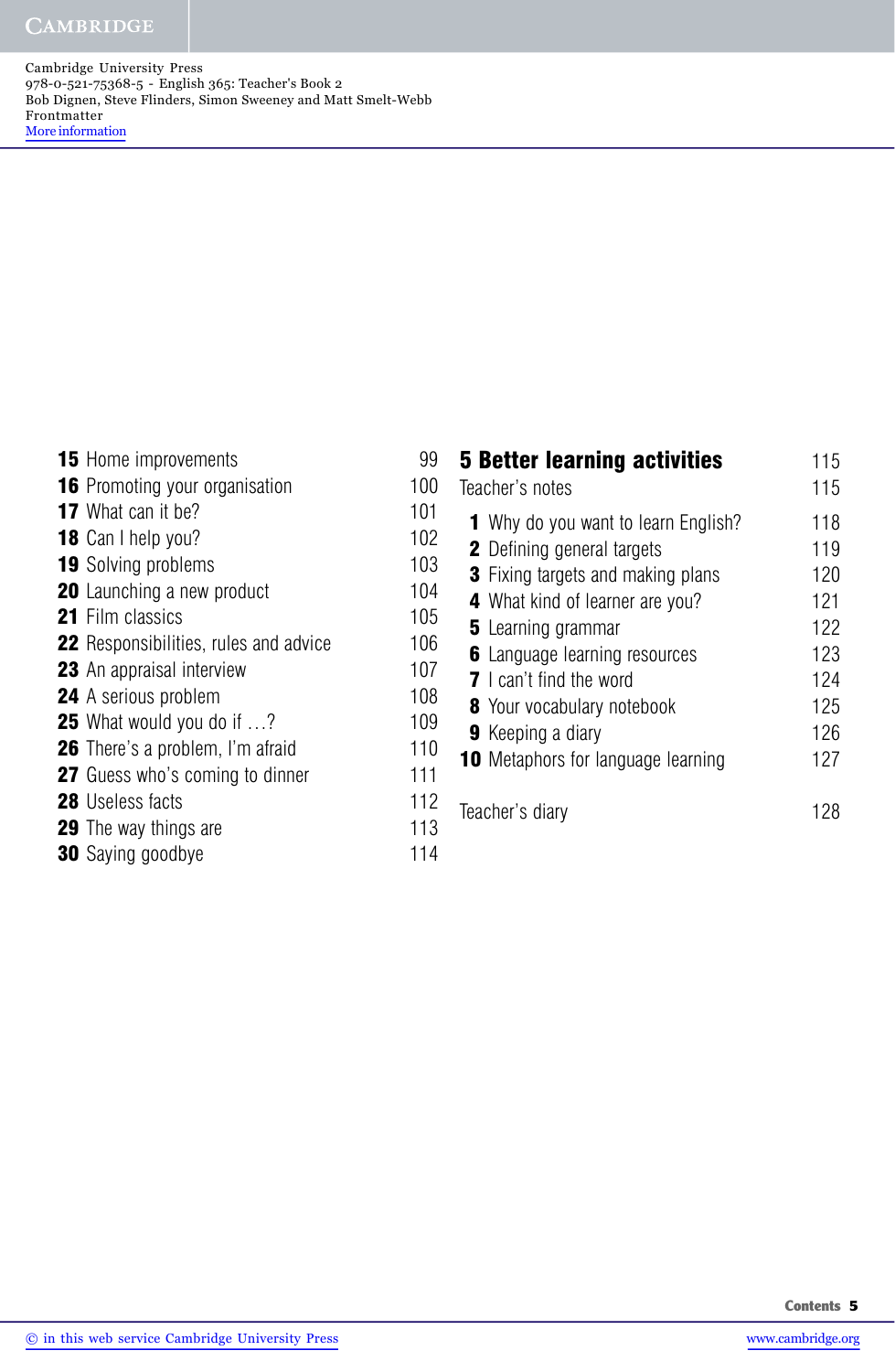## Student's Book Contents

**1** Working internationally

**Listening**  From Jordan to Switzerland **Grammar**  Present simple and present continuous **Pronunciation** Strong and weak stress **Speaking** Working life

## **4** Changing direction

**Listening** Change is fun **Grammar** Past simple and past continuous **Pronunciation** Using intonation to show interest **Speaking** Describing past experiences

## **7** From Mexico to Germany

**Listening** Work is fun **Grammar** Adjectives and adverbs: comparative, superlative and *as … as* **Pronunciation** Stress patterns in long words

**Speaking** Making comparisons

## **10** Executive search

**Listening**  Finding the right people **Grammar** Past simple, present perfect simple and present perfect continuous; *for, since* and *ago*

**Pronunciation** Weak forms of *have* and *for* with the present perfect **Speaking**

Describing work experience

#### **13** Changing culture **Listening** Norway sets female quota for boardrooms

**Grammar** Future 1: *will, going to* and the present continuous **Pronunciation**

Contractions with pronouns and auxiliary verbs **Speaking** Discussing future plans

## **2** Power for life

**Reading** Total – in the energy business **Vocabulary** Business and business organisation **Speaking** Profiling your organisation **Communicating at work** Telephoning 1: Getting through / Leaving a message

## **5** Job swap

**Reading** Job swapping **Vocabulary** Jobs and personal development **Speaking** Explaining professional responsibilities **Communicating at work** Presenting 1: Welcoming visitors

## **8** Globalisation

**Reading** Can Zac save the planet? **Vocabulary** Trade and the economy

**Speaking** Presenting an argument **Communicating at work** Emails 1: Formal and informal writing

## **11** Making money

**Reading** Alternative investments **Vocabulary** Finance and investments **Speaking** Personal finance **Communicating at work** Meetings 1: Asking for and giving opinions

## **14** The customer is always right **Reading**

Ten foot attitude **Vocabulary** Customer service **Speaking** Customer satisfaction **Communicating at work** Telephoning 2: Making and changing arrangements

#### **3** Edinburgh – the festival city **Social phrases**

Arriving in a place you don't know **Listening** The festival city **Vocabulary** Music, theatre, dance and opera **Speaking** Likes and preferences

## **6** Tourist attraction

**Social phrases** Health and feeling ill **Listening** Are you looking for somewhere different? **Vocabulary** Tourist attractions and accommodation **Speaking** Talking about tourist attractions and locations

#### **9** Here is the news

**Social phrases** Talking about news **Listening** Finding out what's going on **Vocabulary** The news and news media **Speaking** News and current affairs

## **12** Ecotourism

**Social phrases** Getting directions **Listening** Tourism and the environment: the Eden **Project Vocabulary** Environmental problems **Speaking** The environment

## **15** An interesting place to live

**Social phrases** Visiting someone's home for dinner **Listening** Living in a windmill **Vocabulary** Houses and homes **Speaking** Homes

**Revision 1** Units 1–15

**6 Student's Book Contents**